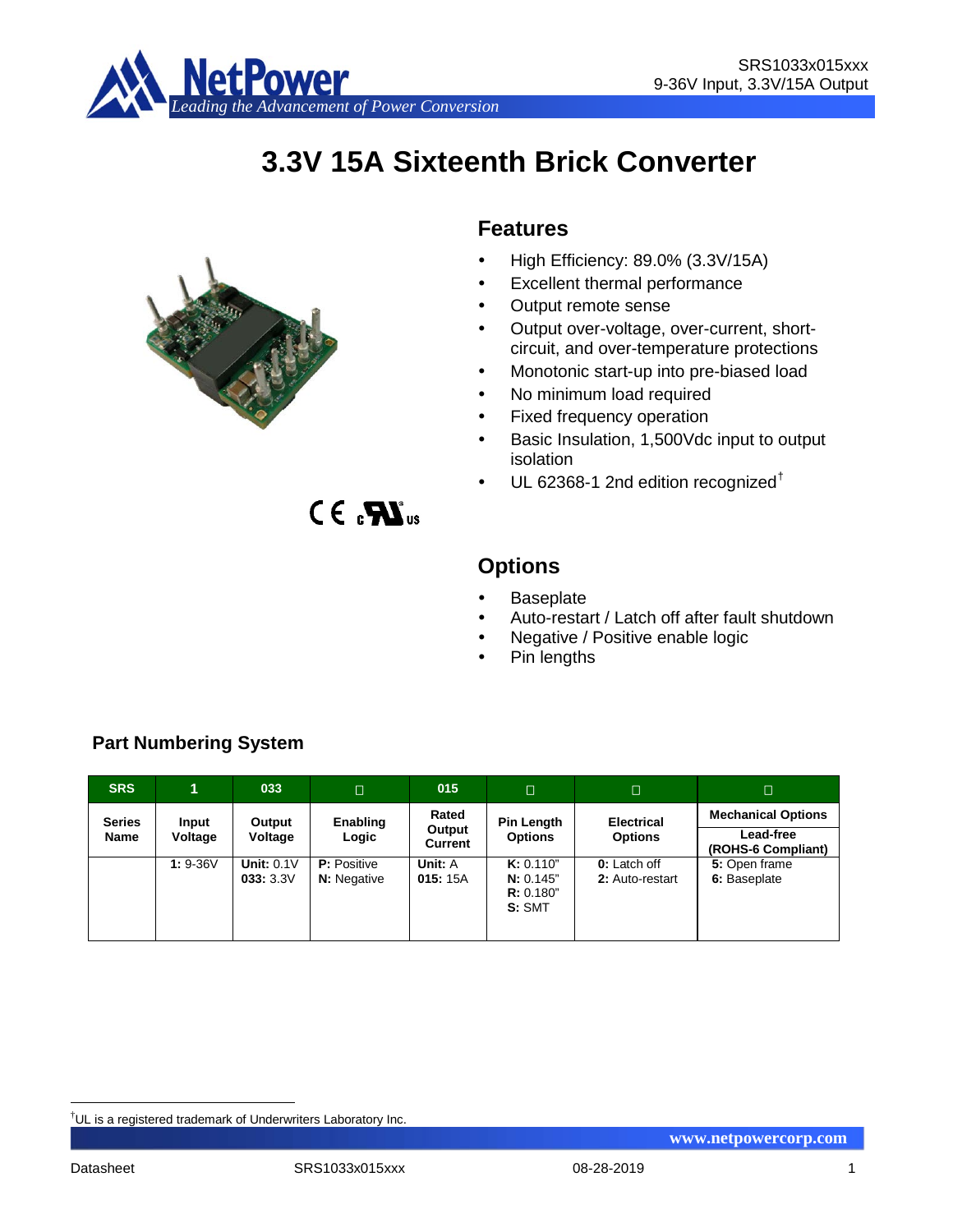

# **Absolute Maximum Rating**

Excessive stresses over these absolute maximum ratings can cause permanent damage to the converter. Operation should be limited to the conditions outlined under the Electrical Specification Section.

| <b>Parameter</b>                                                             | Min    | <b>Max</b> | Unit |
|------------------------------------------------------------------------------|--------|------------|------|
| Input Voltage (continuous)                                                   | $-0.5$ | 40         | Vdc  |
| Input Voltage ( < 100ms, operating)                                          |        | 50         | Vdc  |
| Input Voltage (continuous, non-operating)                                    |        | 50         | Vdc  |
| <b>Operating Ambient Temperature</b><br>(See Thermal Considerations section) | -40    | $85*$      | °С   |
| Storage Temperature                                                          | -55    | 125        | °С   |

*\*Derating curves provided in this datasheet end at 85ºC ambient temperature. Operation above 85ºC ambient temperature is allowed provided the temperatures of the key components or the baseplate do not exceed the limit stated in the Thermal Considerations section.*

# **Electrical Specifications**

These specifications are valid over the converter's full range of input voltage, resistive load, and temperature unless noted otherwise.

#### **Input Specifications**

| <b>Parameter</b>                                                                         | <b>Min</b> | <b>Typical</b> | <b>Max</b> | Unit |
|------------------------------------------------------------------------------------------|------------|----------------|------------|------|
| Input Voltage                                                                            | 9          | 18             | 36         | Vdc  |
| Input Current                                                                            |            |                | 9          | A    |
| Quiescent Input Current (typical Vin)                                                    |            | 120            | 140        | mA   |
| <b>Standby Input Current</b>                                                             |            | 10             | 18         | mA   |
| Input Reflected-ripple Current, peak-to-peak<br>(5 Hz to 20 MHz, 12 µH source impedance) |            | 30             |            | mA   |
| Input Turn-on Voltage Threshold                                                          | 8          | 8.5            | 9          | ١.   |
| Input Turn-off Voltage Threshold                                                         |            | 7.5            | 8          |      |
| Input Voltage ON/OFF Hysteresis                                                          |            |                |            |      |

#### **Output Specifications**

| <b>Parameter</b>                                                                                                                                                                                  | Min  | <b>Typical</b>    | <b>Max</b> | Unit            |
|---------------------------------------------------------------------------------------------------------------------------------------------------------------------------------------------------|------|-------------------|------------|-----------------|
| Output Voltage Set Point                                                                                                                                                                          |      | 3.3               |            | ٧               |
| (typical Vin; full load; $Ta = 25^{\circ}C$ )                                                                                                                                                     |      |                   |            |                 |
| Output Voltage Set Point Accuracy<br>(typical Vin; full load; $Ta = 25^{\circ}C$ )                                                                                                                | $-2$ |                   | $+2$       | %V <sub>O</sub> |
| Output Voltage Set Point Accuracy (over all conditions)                                                                                                                                           | $-3$ |                   | $+3$       | %Vo             |
| <b>Output Regulation:</b><br>Line Regulation (full range input voltage, 1/2 full load)<br>Load Regulation(full range load, typical Vin)<br>Temperature (Ta = -40 $^{\circ}$ C to 85 $^{\circ}$ C) |      | 0.2<br>0.2<br>0.1 | 0.5<br>0.5 | %Vo             |
| Output Ripple and Noise Voltage<br><b>RMS</b><br>Peak-to-peak (5 Hz to 20 MHz bandwidth, typical Vin)                                                                                             |      |                   | 50<br>130  | mVrms<br>mVp-p  |
| <b>Output Current</b>                                                                                                                                                                             | 0    |                   | 15         | A               |
| <b>Output Power</b>                                                                                                                                                                               | 0    |                   | 49.5       | W               |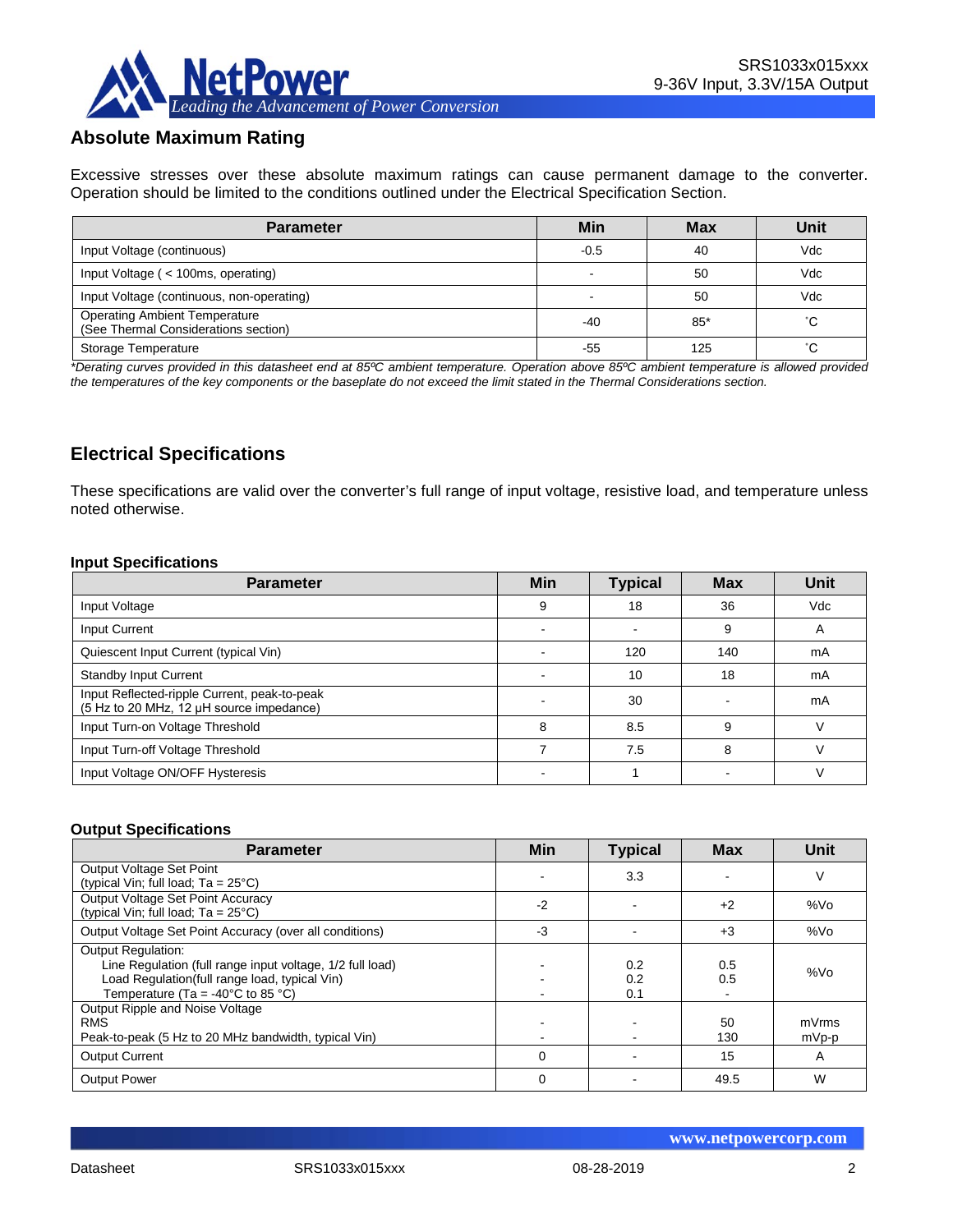

#### **Output Specifications (Continued)**

| <b>Parameter</b>                                                                                                                                                                                                                                  | Min                      | <b>Typical</b> | <b>Max</b> | Unit       |
|---------------------------------------------------------------------------------------------------------------------------------------------------------------------------------------------------------------------------------------------------|--------------------------|----------------|------------|------------|
| Efficiency<br>(typical Vin; full load; $Ta = 25^{\circ}C$ )                                                                                                                                                                                       |                          | 89.0           |            | %          |
| <b>Output Ripple Frequency</b>                                                                                                                                                                                                                    | 280                      | 300            | 320        | <b>kHz</b> |
| <b>External Load Capacitance</b>                                                                                                                                                                                                                  | $\blacksquare$           |                | 10,000     | μF         |
| Startup Delay, duration from enabling signal to Vo reaches 10% of its set<br>point.<br>(typical Vin; full load; $Ta = 25^{\circ}C$ )                                                                                                              |                          | $\overline{7}$ |            | ms         |
| Startup Time, duration for Vo to rise from 10% of its set point to within its<br>regulation band.<br>(typical Vin; full load; $Ta = 25^{\circ}C$ )                                                                                                |                          | 12             |            | ms         |
| Output Over Current Protection Set Point (full load)                                                                                                                                                                                              | 110                      |                | 165        | $\%$       |
| Output Over Voltage Protection Set Point (typical Vo)                                                                                                                                                                                             | 115                      | 130            | 165        | $\%$       |
| Output Trim Range in % of typical Vo                                                                                                                                                                                                              | 80                       |                | 110        | $\%$       |
| Output Remote Sense Range in % of typical Vo                                                                                                                                                                                                      | $\overline{\phantom{a}}$ |                | 10         | $\%$       |
| <b>Dynamic Response</b><br>(Vin = $18V$ ; Ta = $25^{\circ}$ C; load transient 0.1A/us)<br>Load steps from 50% to 75% of full load:<br>Peak deviation<br>Settling time (within 10% band of Vo deviation)<br>Load step from 75% to 50% of full load |                          | 5<br>200       |            | %Vo<br>μs  |
| Peak deviation<br>Settling time (within 10% band of Vo deviation)                                                                                                                                                                                 |                          | 5<br>200       |            | %Vo<br>μs  |

#### **General Specifications**

| <b>Parameter</b>                                                                                                | Min | <b>Typical</b> | <b>Max</b> | Unit         |
|-----------------------------------------------------------------------------------------------------------------|-----|----------------|------------|--------------|
| Remote Enable                                                                                                   |     |                |            |              |
| Logic Low:                                                                                                      |     |                |            |              |
| $ION/OFF = 1.0mA$                                                                                               | 0   |                | 1.2        | V            |
| $VON/OFF = 0.0V$                                                                                                |     |                | 1.0        | mA           |
| Logic High:                                                                                                     |     |                |            |              |
| $ION/OFF = 0.0UA$                                                                                               | 3.5 |                | 15         | V            |
| Leakage Current                                                                                                 | ٠   | $\blacksquare$ | 50         | μA           |
| <b>Isolation Capacitance</b>                                                                                    |     | 1,200          |            | pF           |
| <b>Insulation Resistance</b>                                                                                    | 10  |                |            | MΩ           |
| Calculated MTBF (Telecordia SR-332, 2011, Issue 3), full load, 40°C,<br>60% upper confidence level, typical Vin |     | 11.1           |            | $10^6$ -hour |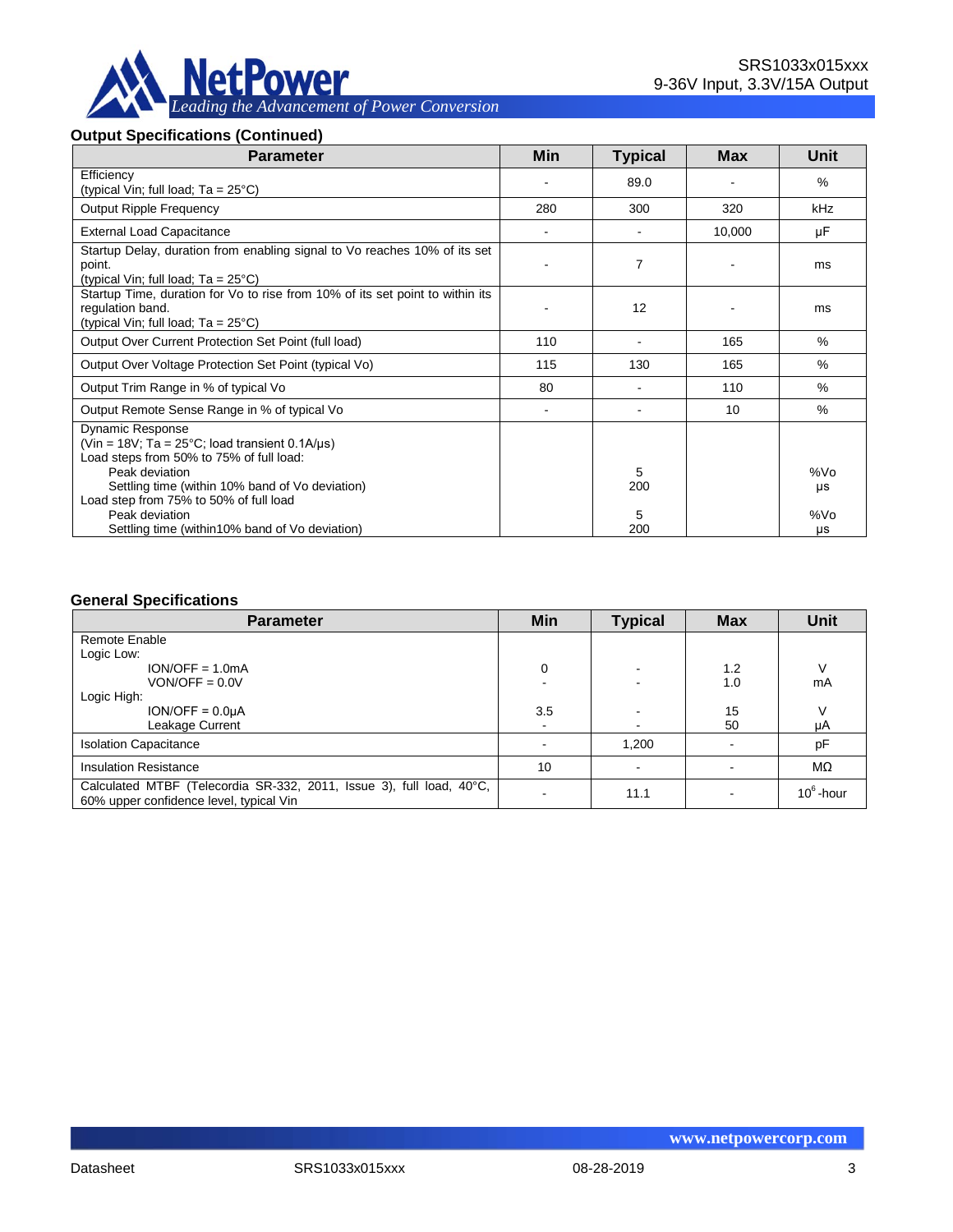

## **Characteristic Curves**

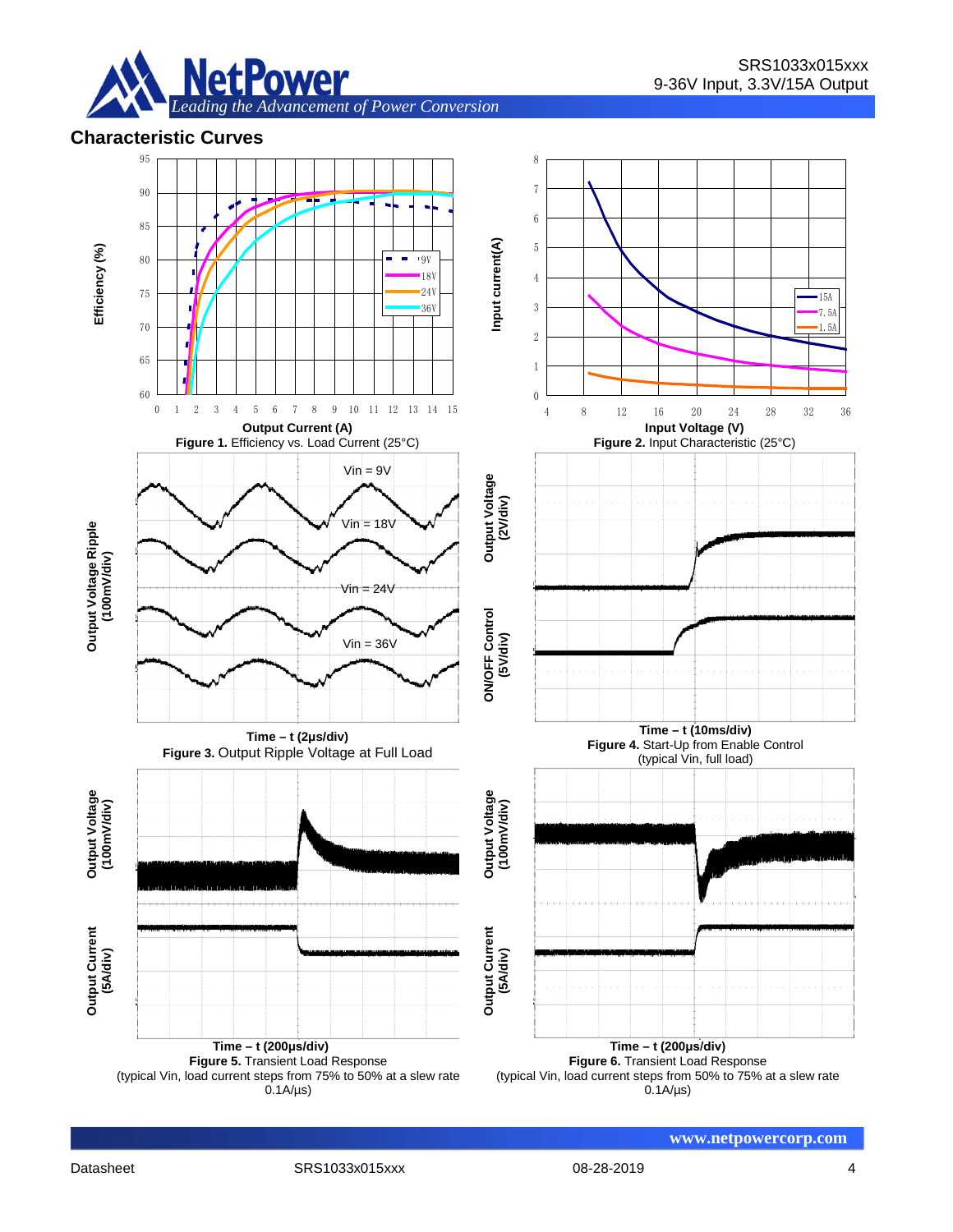









**Figure 8.** Thermal Image for Airflow Direction 3 (15A output, 55°C ambient, 200 LFM, typical Vin, open frame, unit soldered onto a fixture board)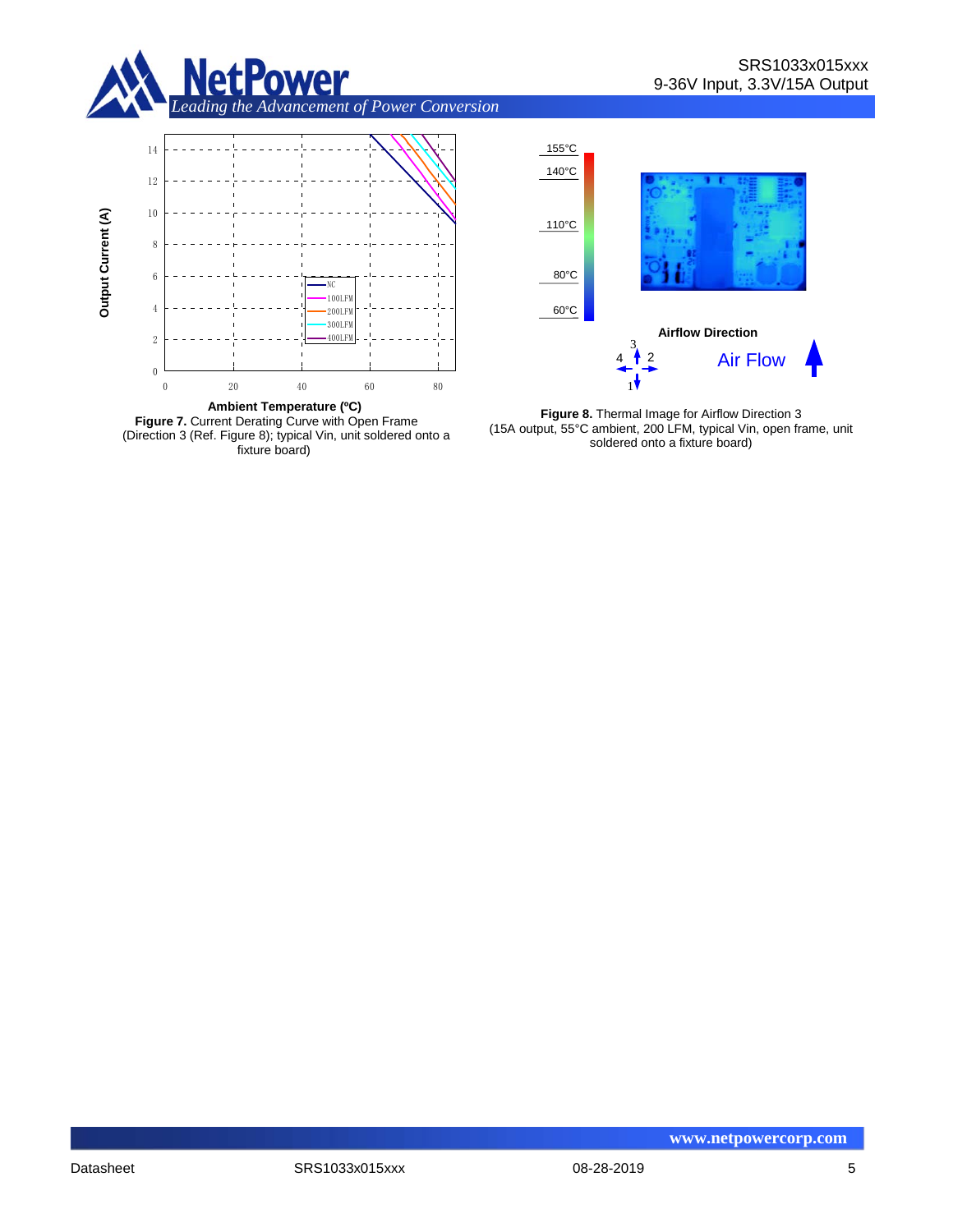

# **Feature Descriptions**

#### **Remote ON/OFF**

The converter can be turned on and off by changing the voltage between the ON/OFF pin and Vin(-). The SRS1 Series of converters are available with factory selectable positive logic and negative logic.

For the negative control logic, the converter is ON when the ON/OFF pin is at a logic low level and OFF when the ON/OFF pin is at a logic high level. For the positive control logic, the converter is ON when the ON/OFF pin is at a logic high level and OFF when the ON/OFF pin is at a logic low level.

With the internal pull-up circuitry, a simple external switch between the ON/OFF pin and Vin(-) can control the converter. A few example circuits for controlling the ON/OFF pin are shown in Figures 9, 10 and 11.

The logic low level is from 0V to 1.2V and the maximum sink current during logic low is 1mA. The external switch must be capable of maintaining a logic-low level while sinking up to this current. The logic high level is from 3.5V to 15V. The converter has an internal pull-up circuit that ensures the ON/OFF pin at a high logic level when the leakage current at ON/OFF pin is no greater than 50μA.



**Figure 9.** Opto Coupler Enable Circuit



**Figure 10.** Open Collector Enable Circuit



**Figure 11.** Direct Logic Drive

#### **Remote SENSE**

The remote SENSE pins are used to sense the voltage at the load point to accurately regulate the load voltage and eliminate the impact of the voltage drop in the power distribution path.

SENSE (+) and SENSE (-) pins should be connected between the points where voltage regulation is desired. The voltage between the SENSE pins and the output pins must not exceed the smaller of 0.5V or 10% of typical output voltage.

[Vout (+) - Vout (-)] - [SENSE (+) - SENSE (-)] <MIN {0.5V, 10%Vo}

When remote sense is not used, the SENSE pins should be connected to their corresponding output pins. If the SENSE pins are left floating, the converter will deliver an output voltage slightly higher than its specified typical output voltage.

#### **Output Voltage Adjustment (Trim)**

The trim pin allows the user to adjust the output voltage set point. To increase the output voltage, an external resistor is connected between the TRIM pin and SENSE(+). To decrease the output voltage, an external resistor is connected between the TRIM pin and SENSE(-). The output voltage trim range is 80% to 110% of the specified typical output voltage.

The circuit configuration for trim down operation is shown in Figure 12. To decrease the output voltage, the value of the external resistor should be

$$
Rdown = (\frac{511}{\Delta} - 10.22)(k\Omega)
$$

**Where**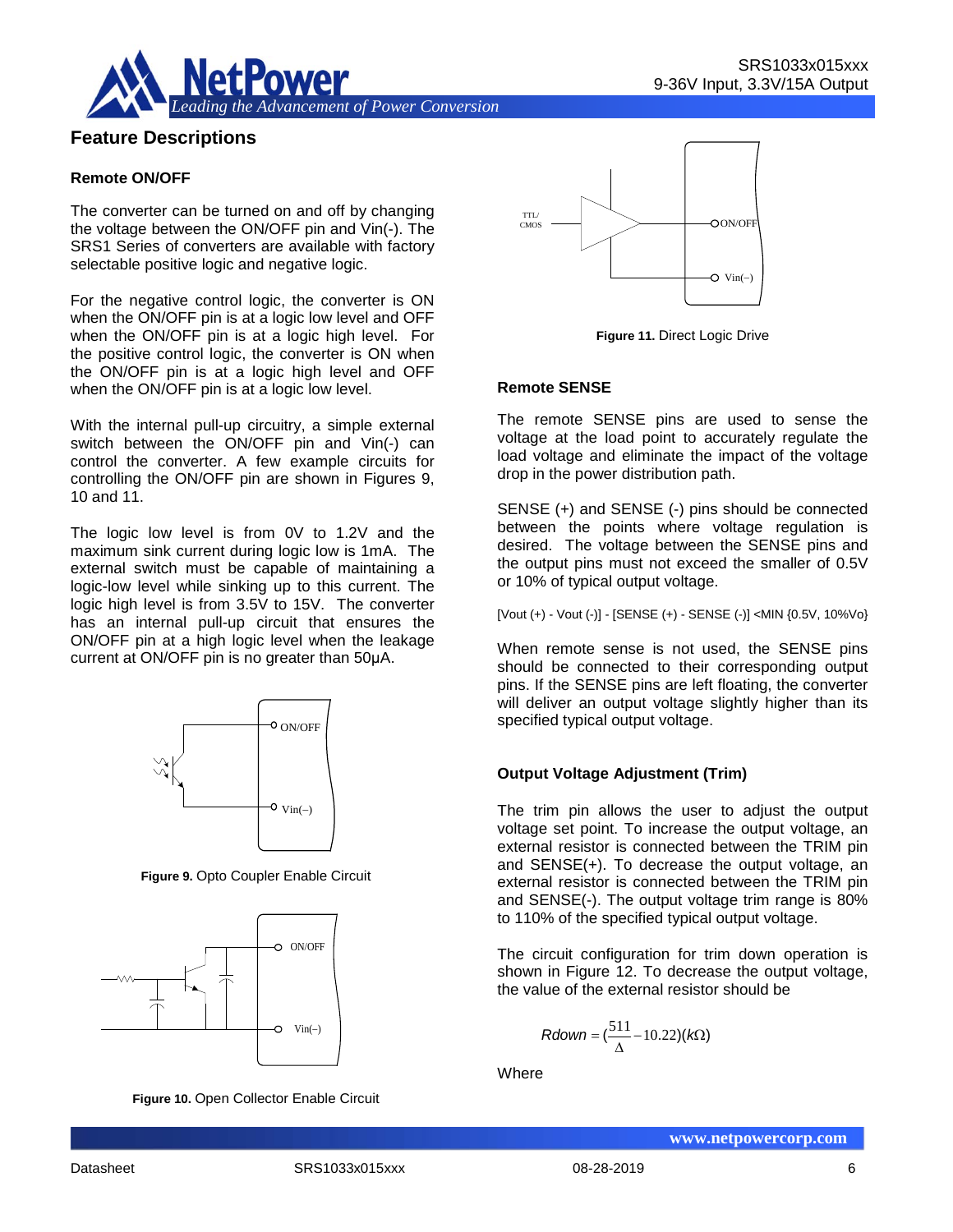

$$
\Delta = \left(\frac{|Vnom - Vadj|}{Vnom}\right) \times 100
$$

And

V*nom* = Typical Output Voltage V*adj* = Adjusted Output Voltage

The circuit configuration for trim up operation is shown in Figure 13. To increase the output voltage, the value of the resistor should be

$$
Rup = \left(\frac{5.11\text{Vol}(100 + \Delta)}{1.225\Delta} - \frac{511}{\Delta} - 10.22\right)(k\Omega)
$$

**Where** 

V*o* = Typical Output Voltage

As the output voltage at the converter output terminals are higher than the specified typical level when using the trim up and/or remote sense functions, it is important to make sure that the output power does not exceed the maximum power rating given in the Specifications table.



**Figure 12.**Circuit to Decrease Output Voltage



**Figure 13.**Circuit to Increase Output Voltage

#### **Input Under-Voltage Lockout**

This feature prevents the converter from starting until the input voltage reaches the turn-on voltage threshold, and keeps the converter running until the input voltage falls below the turn-off voltage threshold. Both turn-on and turn-off voltage thresholds are defined in the Input Specifications table. The hysteresis prevents oscillations.

## **Output Over-Current Protection (OCP)**

This converter can be ordered in either latch-off or auto-restart version upon OCP, OVP, and OTP.

With the latch-off version, the converter will latch off when the load current exceeds the limit. The converter can be restarted by toggling the ON/OFF switch or recycling the input voltage.

With the auto-restart version, the converter will operate in a hiccup mode (repeatedly try to restart) until the cause of the over-current condition is cleared.

## **Output Over-Voltage Protection (OVP)**

With the latch-off version, the converter will latch off when the output voltage exceeds the limit. The converter can be restarted by toggling the ON/OFF switch or recycling the input voltage.

With the auto-restart version, the converter will operate in a hiccup mode (repeatedly try to restart) until the cause of the over-voltage condition is cleared.

#### **Over Temperature Protection (OTP)**

With the latch-off version, the converter will shut down and latch off if an over-temperature condition is detected. The converter has a temperature sensor located at a carefully selected position, which represents the thermal condition of key components of the converter. The thermal shutdown circuit is designed to turn the converter off when the temperature at the sensor reaches 120°C. The module can be restarted by toggling the ON/OFF switch or recycling the input voltage.

With the auto-restart version, the converter will resume operation after the converter cools down.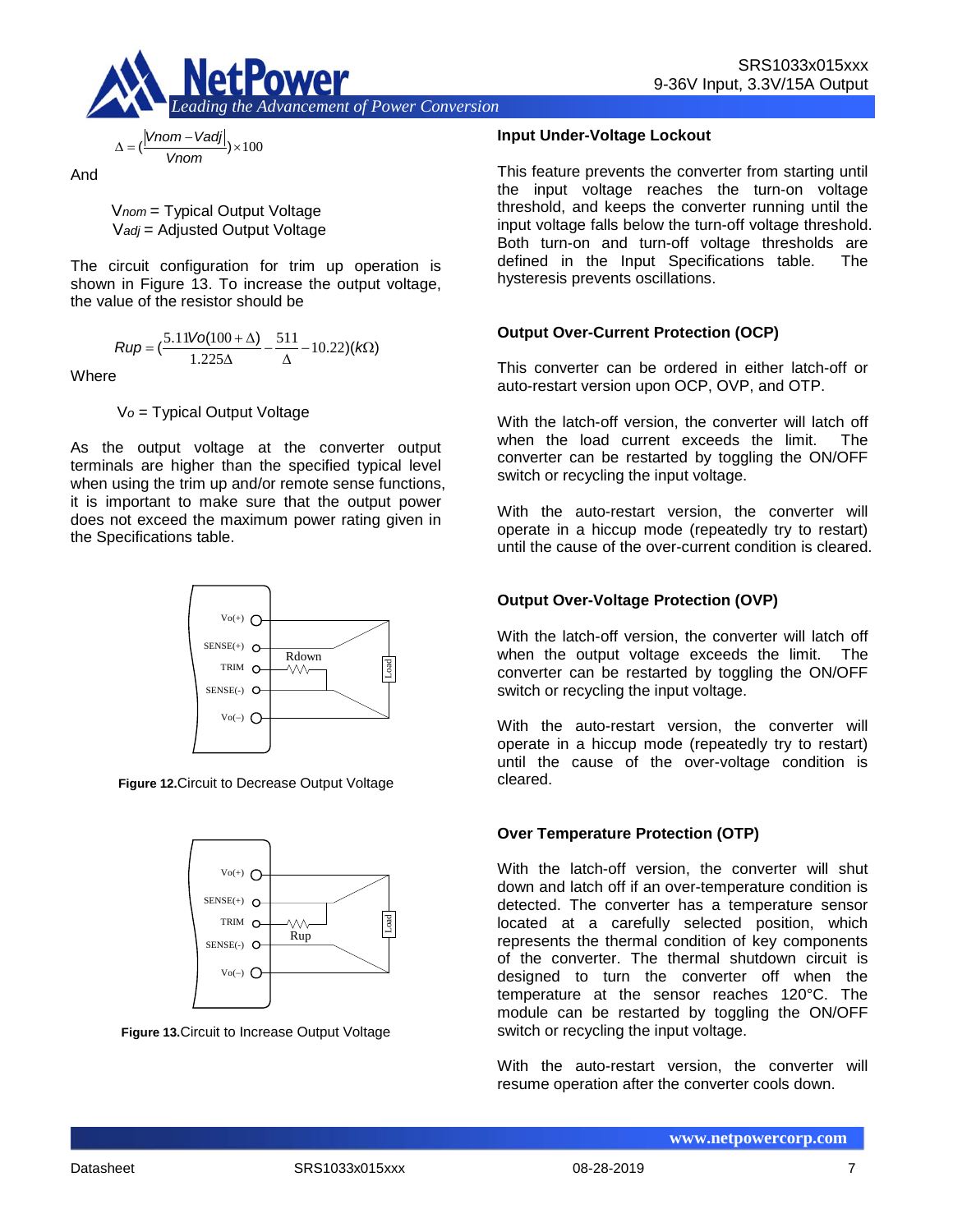

# **Design Considerations**

As with any DC/DC converter, the stability of the SRS1 converters may be compromised if the source impedance is too high or inductive. It's desirable to keep the input source ac-impedance as low as possible. Although the converters are designed to be stable without adding external input capacitors for typical source impedance, it is recommended to add 100 µF low ESR electrolytic capacitors at the input of the converter for each 100W output power, which reduces the potential negative impact of the source impedance on the converter stability. These electrolytic capacitors should have sufficient RMS current rating over the operating temperature range.

The converter is designed to be stable without additional output capacitors. To further reduce the output voltage ripple or improve the transient response, additional output capacitors are often used in applications. When additional output capacitors are used, a combination of ceramic capacitors and tantalum/polymer capacitors shall be used to provide good filtering while assuring the stability of the converter.

# **Safety Considerations**

The SRS1 Series of converters is designed in accordance with EN 62368 Safety of Information Technology Equipment Including Electrical Equipment. The converters are recognized by UL in both USA and Canada to meet the requirements in UL 62368, Safety of Information Technology Equipment and applicable Canadian Safety Requirement, and ULc 62368. Flammability ratings of the PWB and plastic components in the converter meet 94V-0.

To protect the converter and the system, an input line fuse is highly recommended on the un-grounded input end.

# **Thermal Considerations**

The SRS1 Series of converters can operate in various thermal environments. Due to the high efficiency and optimal heat distribution, these converters exhibit excellent thermal performance.

The maximum allowable output power of any power

converter is usually determined by the electrical design and the maximum operating temperature of its components. The SRS1 Series of converters have been tested comprehensively under various conditions to generate the derating curves with the

consideration for long term reliability.

The thermal derating curves are highly influenced by the test conditions. One of the critical variables is the interface method between the converter and the test fixture board. There is no standard method in the industry for the derating tests. Some suppliers use sockets to plug in the converter, while others solder the converter into the fixture board. It should be noted that these two methods produce significantly different results for a given converter. When the converter is soldered into the fixture board, the thermal performance of the converter is significantly improved compared to using sockets due to the reduction of the contact loss and the thermal impedance from the pins to the fixture board. Other factors affecting the results include the board spacing, construction (especially copper weight, holes and openings) of the fixture board and the spacing board, temperature measurement method and ambient temperature measurement point. The thermal derating curves in this datasheet are obtained using a PWB fixture board and a PWB spacing board with no opening, a board-to-board spacing of 1", and the converter is soldered to the test board with thermal relieves.

Note that the natural convection condition was measured at 0.05 m/s to 0.15 m/s (10ft./min. to 30 ft./min.

#### **Heat Transfer without a Baseplate**

With single-board DC/DC converter designs, convection heat transfer is the primary cooling means for converters without a baseplate. Therefore, airflow speed should be checked carefully for the intended operating environment. Increasing the airflow over the converter enhances the heat transfer via convection.

Figure 14 shows a recommended temperature monitoring point for open frame modules. For reliable operation, the temperature at this location should not continuously exceed 120 °C.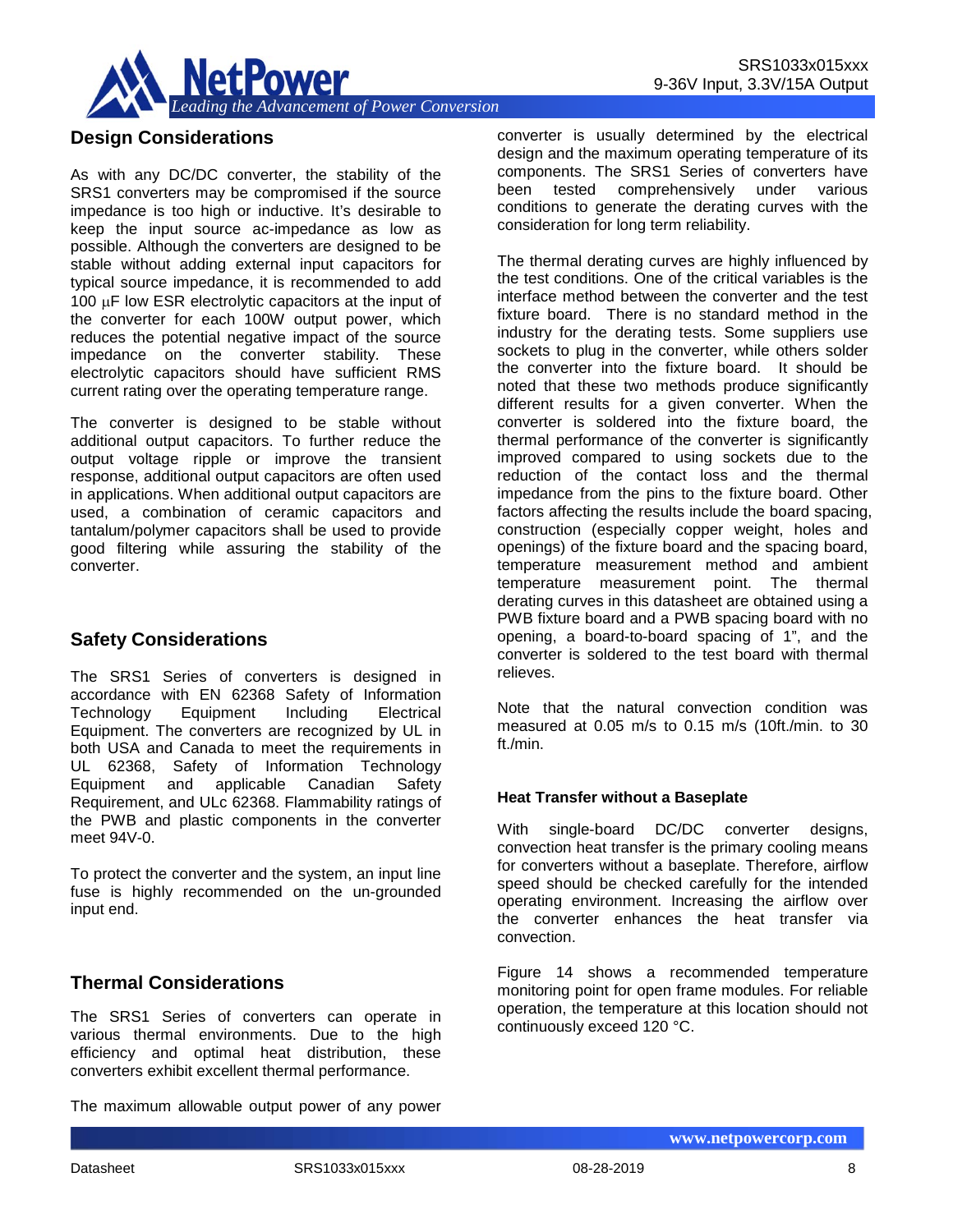



**Figure 14.** Temperature Monitoring Locations

#### **Heat Transfer with a Baseplate**

The SRS1 Series of converters has the option of using a baseplate for enhanced thermal performance.

The typical height of the converter with the baseplate option is 0.50''. The use of an additional heatsink or cold-plate can further improve the thermal performance of the converter.

For reliable operation, the baseplate temperature should not continuously exceed 100 °C

# **EMC Considerations**

The EMC performance of the converter is related to the layout and filtering design of the customer board. Careful layout and adequate filtering around the converter are important to confine noise generated by the switching actions in the converter and to optimize system EMC performance.